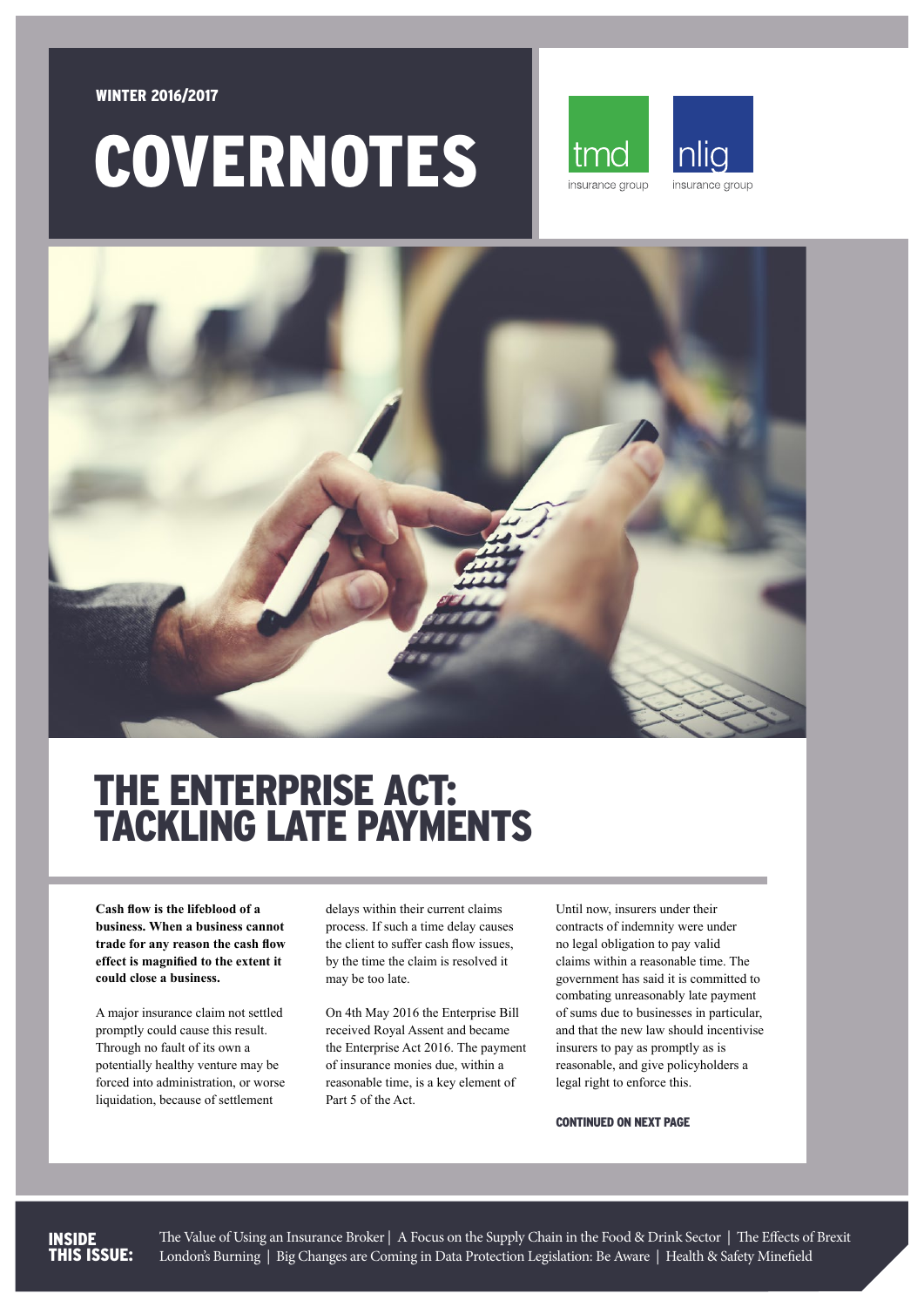#### CONTINUED FROM FRONT PACE

According to the Department for Business Innovation & Skills, the Enterprise Act 2016 will:

- Ensure that the law incentivises insurers to pay insurance claims within a reasonable time, and to promote payments within a reasonable time
- Give policyholders a contractual right to the payment of insurance claims within a reasonable time
- Provide for general damages to be payable by an insurer where a policyholder suffers additional loss because of the insurer's unreasonable delay in payment.

There is debate around what constitutes "reasonable time" in which to pay a claim, as this will be an objective judgement in each individual case. It will also include time to investigate and assess the claim.

Relevant issues are likely to include:

- The type of insurance (for example business interruption losses may take longer to investigate than a simple property loss)
- The size and complexity of the claim (the more complex, the more time is likely to be allowed)
- Compliance with any relevant statutory or regulatory rules or guidance
- Factors outside of the insurers control for example, the need for a Health & Safety inspection if something such as asbestos is suspected, or there is difficulty in just accessing the site to assess the damage.

Insurers may contract out of this Act for businesses (non-consumer contracts), as long as this disadvantageous term is brought to the policyholder's attention before the

contract is entered into, and the term is clear and unambiguous in its purpose. If these requirements are not met, or if an insurer "deliberately or recklessly" fails to pay out in a reasonable time, the term will be void and the policyholder will be entitled to enforce payment and claim for damages.

The provisions will come into force on 4th May 2017 and will apply to all insurance contracts entered into on or after that date unless the insurer contracts out.

If you would like to discuss how the implications of the Enterprise Act could affect you please contact us.

Source: INCE&Co, HM Treasury <http://www.legislation.gov.uk/ukpga/2016/12/part/5>

### THE VALUE OF USING AN **INSURANCE** BROKER

**Using an insurance broker should be an obvious choice when it comes to getting the best cover for your business.**

However, not all SME businesses are aware that brokers act as the independent voice of the customer, have access to a wide range of products they can select from to match a clients' needs, and can provide comprehensive claims support. For all businesses, but particularly for an SME, who has so many other things to think about in their business, the added value of building a relationship with your broker can bring large benefits.

They get to fully understand your needs and are then able to provide invaluable advice in terms of protecting your business.

A recent report 'Insurainsight 360 SME

Insurance' has demonstrated that many SMEs see demonstrable value from their broker. Highlights include:

- 72% of SMEs surveyed believed that brokers get the best rates for their insurance
- 77% of SMEs noted that brokers offer vital advice
- 82% of SMEs would like a one-stop shop of all their insurance needs

Worryingly 56% of SMEs surveyed admitted to not fully understanding what insurance policies they should hold. 71% of SMEs felt that the insurance industry uses too much jargon. Without the help of a broker to identify and explain the risks they face,

these SME businesses are vulnerable to being significantly underinsured.

Brokers are independent and knowledgeable; available to handle complex insurance needs and claims; provide a one-stop insurance shop; provide local and specialist service; and can add significant value to the insurance equation.

Please get in touch with us and we will give you a free review of all your insurance needs with a view to showing how we can add value to your business. We help by understanding how we can protect your business and telling you want you need, all in plain English.

Sources:

Insurainsight 360 SME Insurance report, Willis Towers Watson Networks Zurich, Future of Broking: Articulating the value of a broker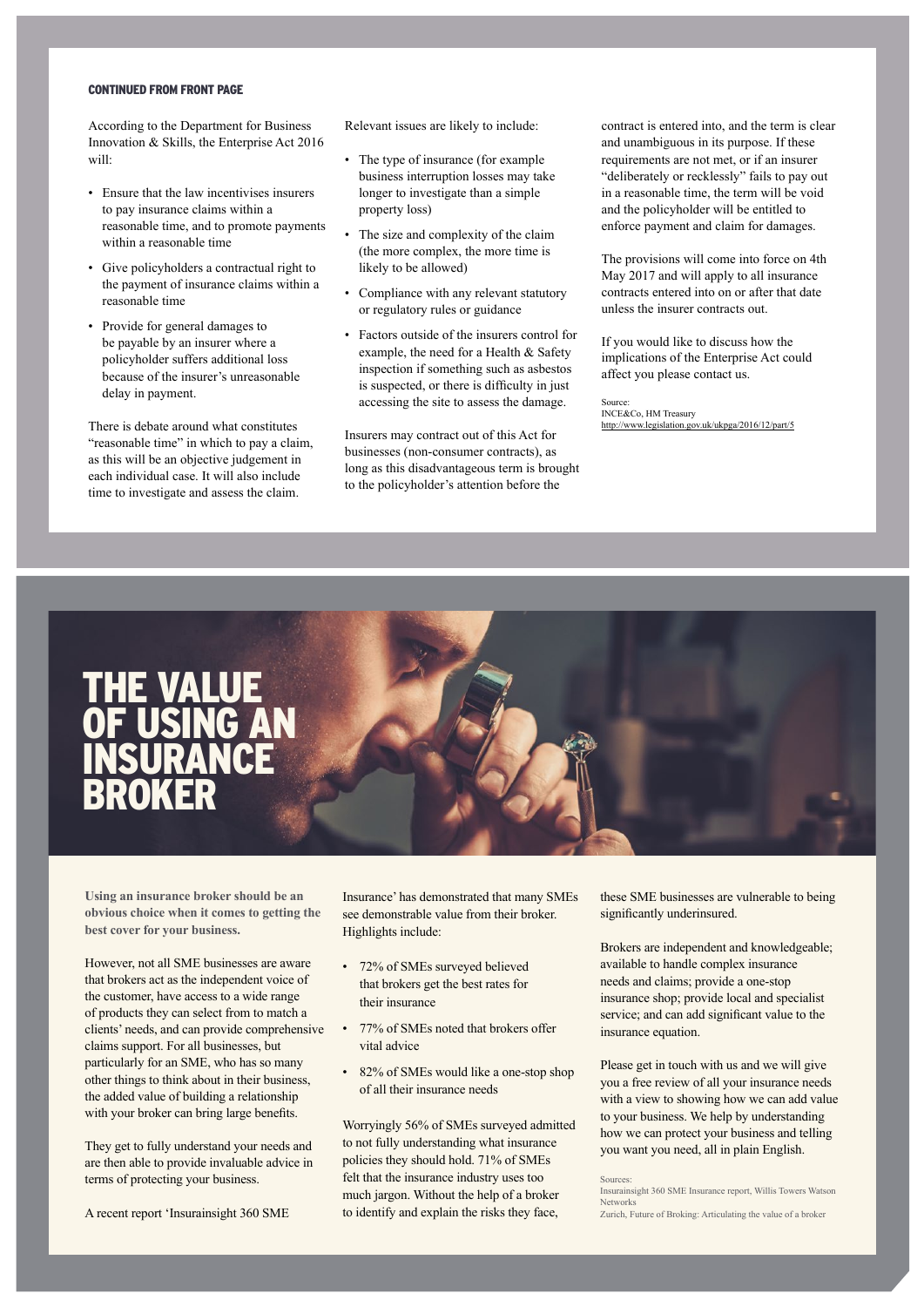### A FOCUS ON THE SUPPLY CHAIN IN THE FOOD & DRINK SECTOR

**Many insurance brokers, as well as being generalists in providing many standard forms of insurance already familiar to clients (e.g. motor and liability insurance) are now developing their expertise in specific industry fields, where their knowledge of that industry can really help their clients to both understand and protect against the risks faced in that industry.**

**Here we look at the food & drink sector, in particular the supply chain.**

Modern supply chains are much more than a means of moving product from one destination to another. For supply chains to work at their best, it is important that everyone in the chain is fully informed and engaged, from the supply of primary ingredients through to delivery of the final product to the customer. The need for traceability has never been higher. With so many steps in the chain, it is important to have to correct insurance cover.

Trends in food and drink (and other sectors) can be quite volatile and to an extent are dictated by the fads of the end customer. This means clients must look both inwardly at their own supply chain and outwardly to their target market. For example, good sales leads can flounder on poor logistics, inadequate supply of

primary products, or other factors which can affect the supply chains such as a storm or even a government coup; all eventualities should be risk-managed and considered. Imagine finding you have developed a best-selling recipe that had garnered lots of publicity, but find a key ingredient is stranded on the other side of the world – not only is this a lost sales opportunity, but there is a potential damage to reputation going forward because you cannot deliver.

Inefficient supply chains can also be a massive drain on cash and other resources and can have a serious effect on an SMEs bottom line.

However, the logistics are not the only challenge. There are many toxic risks when it comes to food & drink manufacture and distribution, so it is also important to look at your supply chain from a product liability perspective.

One poor ingredient from somewhere within the supply chain can lead to whole batches of product being contaminated.

Who could forget the scandal faced by supermarkets that had to withdraw their burger ranges over horse meat fears? Tests found equine DNA in some of their products, after it was discovered suppliers from the Netherlands and Spain had added the "extra ingredient" to the meat sent to the Irish processing plant that was part of the supply chain for all the supermarkets concerned. This part of the supply chain was forced to close and the plant sold as a consequence of their actions.

It is not only food & drink manufacturers that have to be aware of their supply chains. Restaurants and retailers also need to make sure they know where the products they are using or selling are coming from. Ultimately restaurants and retailers are responsible for what they sell and where it comes from.

With this responsibility comes risk and the above incidents highlight the need for proper cover in, for example, Product Recall, Directors & Officers Liability, and Public Liability, not to mention reputational damage. We can help you review your own supply chain, to help you fully understand the risks involved and to advise how you can properly protect your business against them.

Sources:

[http://www.postonline.co.uk/post/analysis/2449110/](http://www.postonline.co.uk/post/analysis/2449110/product-liability-food-leaving-a-nasty-taste) [product-liability-food-leaving-a-nasty-taste](http://www.postonline.co.uk/post/analysis/2449110/product-liability-food-leaving-a-nasty-taste) [http://www.foodanddrink.scot/industry/market-driven](http://www.foodanddrink.scot/industry/market-driven-supply-chains-project.aspx)supply-chains-project aspx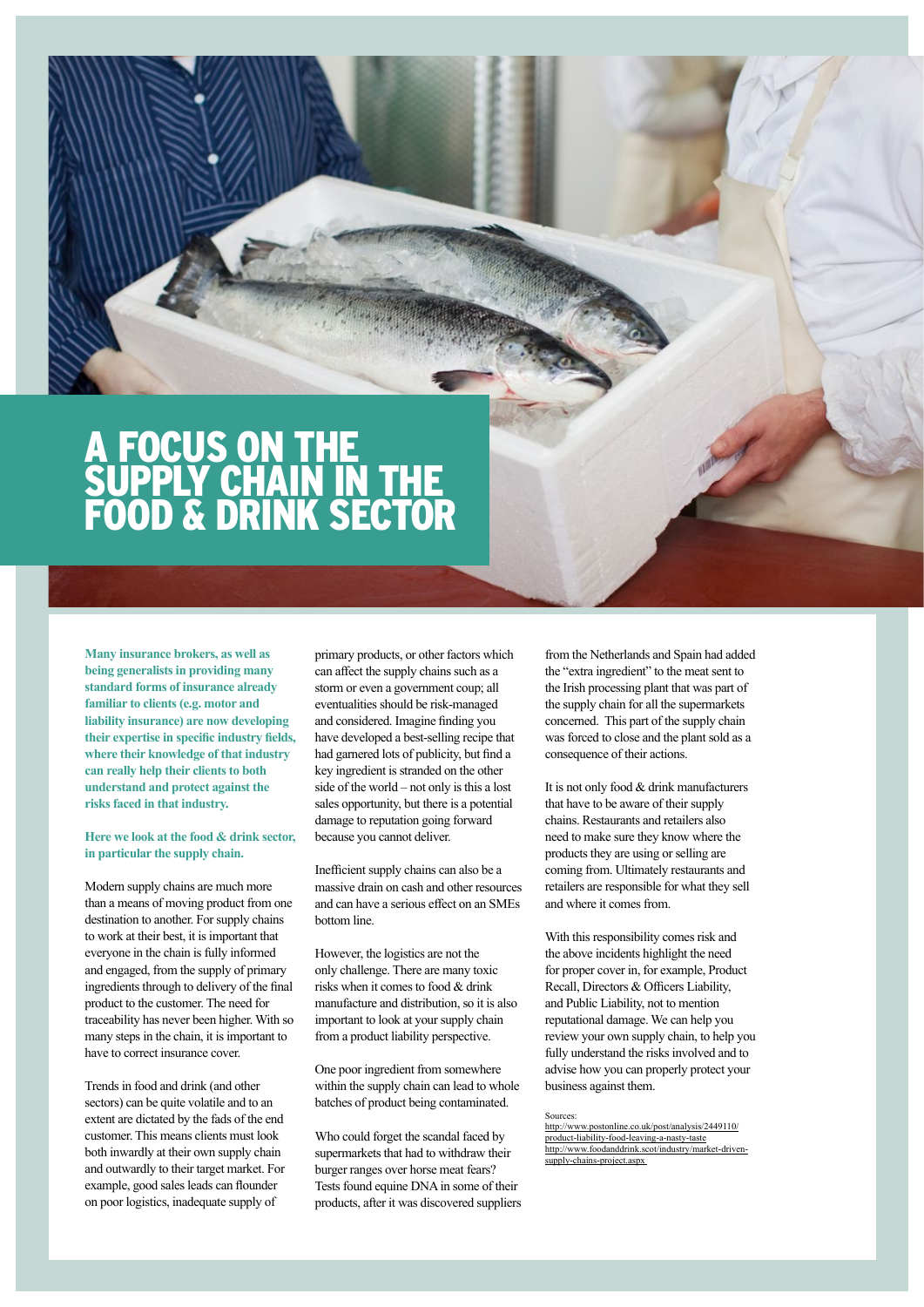

### THE EFFECTS OF BREXIT

**The next two years could be a worrying time for UK businesses following the vote to leave the European Union. Also throw in the changing of the guard in the White House and we are probably in for some interesting times ahead.**

Many businesses of all kinds have reacted nervously following the vote. The Construction Intelligence Centre has significantly adjusted its forecasts for growth up to 2020 following the Brexit vote.

However, whilst the future might be uncertain, for the time being UK businesses will be able to continue to do business as they have for the past forty years, trading with European partners and selling goods and services into the region.

SME businesses should use this time to consider and plan for change, as

with change comes opportunity. With new opportunity potentially come new risks and as your broker we can access many specialists within our insurer panel, that can advise on what you may expect to encounter if you seek an opportunity in a particular sector.

**When you are ready, you know you have our support on your side.**

Companies with exposure to the EU in terms of sales will potentially need to reconsider their investment strategies in terms of pace and scale until the UK's future relationship with the EU is clear. This is especially true for companies that need to assess whether producing in the UK to sell into the EU makes economic sense should trade barriers be erected between the two.

There is also uncertainty surrounding changes to UK law and regulations following the exit from the EU. As much of EU legislation is embedded into UK law, not much change is likely. However, there are many grey areas where legislation has not been embedded, such as the UK's opt-out on the working time regulations.

For the UK to maintain access to EU markets it will need to demonstrate that it continues to do business the way that the EU requires, therefore regulation

is also unlikely to change wholesale. Whilst SMEs could look forward to some relief from EU employment legislation, they should not expect any kind of comprehensive roll-back of workers' rights or industry regulations.

The free movement of labour across the EU has been in place for over forty years. Many UK businesses rely on large numbers of EU workers in their workforce, both skilled and unskilled. SMEs need to consider the possible impact a restriction of the labour market could have on their business.

There are also many more risks that SMEs could face as a result of changes following Brexit, including possible supply chain issues, changes to taxation, accounting and business incorporation requirements.

During such a time of uncertainty, it is important that SMEs make sure they are aware of all the risks they are facing and are covered for every eventuality.

**We can advise you on how to identify a manageable set of risks and opportunities, and help you evolve a plan for your business. So please get in contact with us to find out more.**

Sources: Willis GB Marketing

## LONDON'S BURNING

**TAN SERVICE** 

**Great Fire of London.** 

The fire consumed 13,200 houses, 87 churches, St Paul's Cathedral and most of the city's municipal buildings in 1666. It is estimated to have destroyed the homes of 70,000 of the city's 80,000 inhabitants.

However, out of the ashes of the fire arose the first mutual fire insurer.

Thankfully fire prevention has

improved greatly over the last 350 years as have the insurance products associated with such incidents. As your insurance broker, we are here to help ensure that it's not just your fire risk which is covered, but all potential risks within your business.

Sources: [http://www.advisen.com/tools/fpnproc/fpns/articles\\_](http://www.advisen.com/tools/fpnproc/fpns/articles_new_5/P/265750793.html?rid=26)<br>[new\\_5/P/265750793.html?rid=26](http://www.advisen.com/tools/fpnproc/fpns/articles_new_5/P/265750793.html?rid=26) <http://www.bbc.co.uk/programmes/b00ft63q>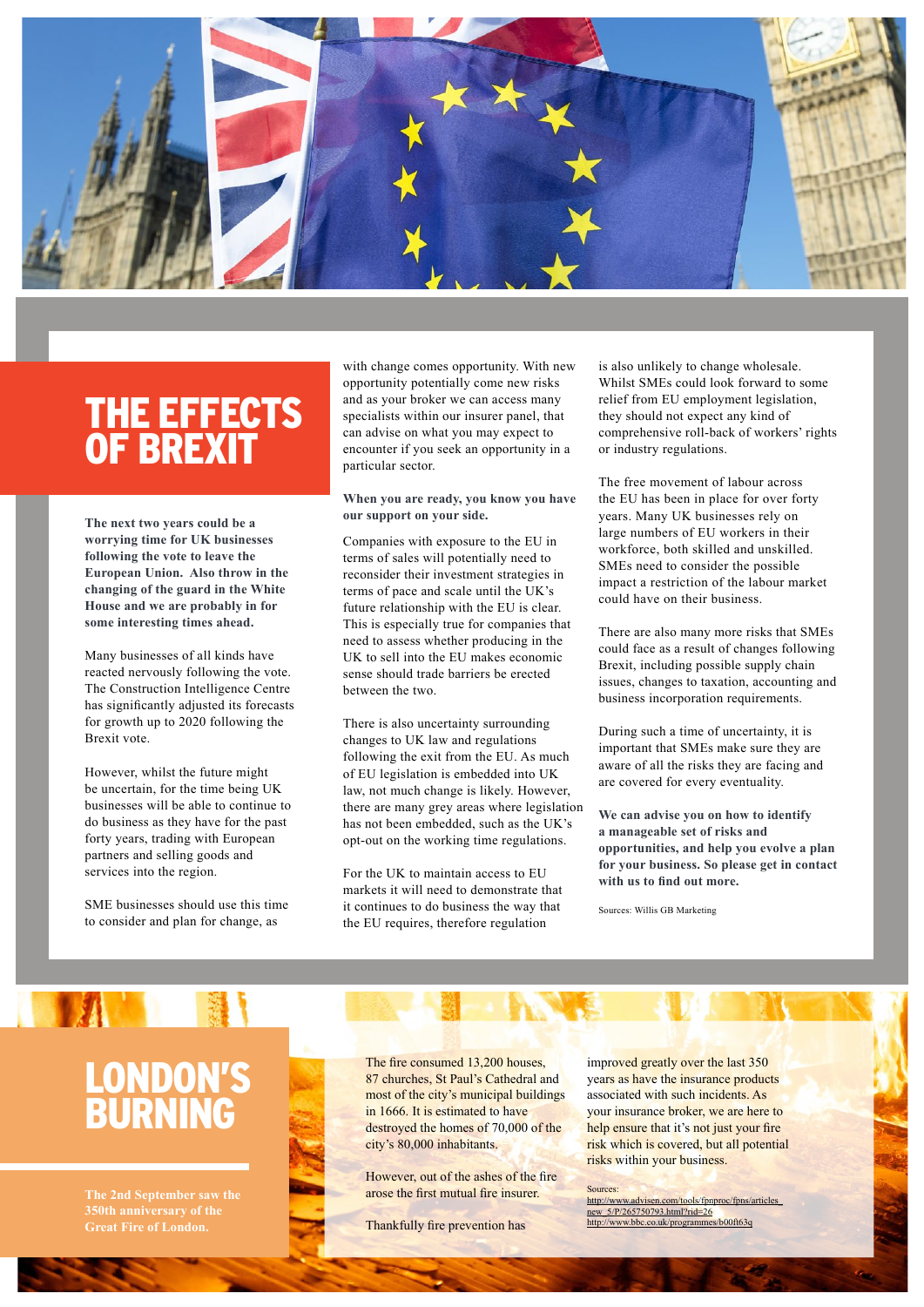

#### BIG CHANGES ARE COMING IN DATA **PROTECTION** LEGISLATION: BE AWARE

**On 14th April 2016 the European Parliament voted to adopt a new data protection law for Europe. Under the General Data Protection Regulation, data protection law will be significantly tightened and individuals' rights to bring claims will be strengthened.**

The new Regulation is due to take effect in 2018 and will impact all business sectors, even if Britain has already left the European Union by this time. It seems very likely that any replacement data protection laws will follow similar lines.

Key potential challenges for SME businesses include:

- Fines will rise to as much as 4% of global turnover
- Increased enforcement powers could lead to a higher number of prosecutions
- Consent will be harder to obtain
- Stricter data breach notification rules
- Data processors also to be subject to enforcement actions
- A requirement to perform data protection impact assessments to identify and address privacy risks in all new products

The new Regulation serves to bring into focus the importance of data risk management. To help mitigate data risks, control of data should form an important part of any SMEs business continuity plan.

We are all using data in some way, from sales prospecting through to managing client relationships. If your business turnover is in excess of £1 million per year then a 4% fine (i.e. £40,000 or more) could have a major impact on cash flow and profit margins.

#### **This major piece of legislation will affect all businesses and we recommend you should start considering now how it may affect you.**

Sources: Guide to The General Data Protection Regulation, British Insurance Brokers Association, 2016 Technical Insight: Proposed changes to EU data protection legislation, Willis Towers Watson Networks